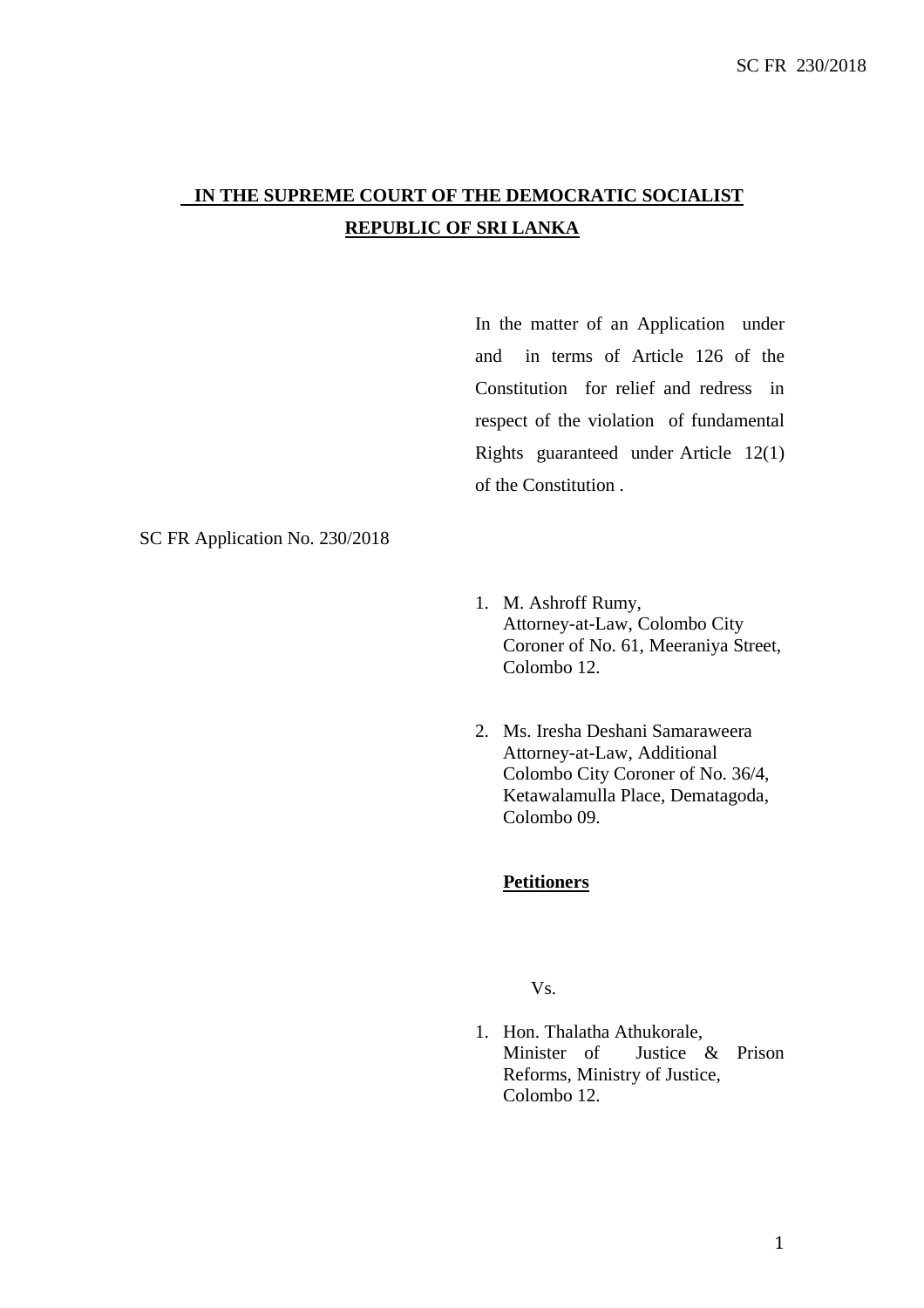- 2. Secretary,<br>Ministry of Justice & Prison Reforms, Ministry of Justice, Colombo 12.
- 3. Assistant Secretary(Administration) Ministry of Justice & Prison Reforms, Ministry of Justice, Colombo 12.
- 4. Ms. U.G.L. Anuththara. Of No.142 E.W. Perera Mawatha Colombo 10.
- 5. Ms. A.L.M. Maharoof of 29/15, School Lane, Dematagoda, Colombo 09.
- 6. Mr. Edward Ahangama, Attorney at-Law, formerly Colombo City Coroner, No. 141, Pannipitiya Road, Battaramulla.
- 7. Director of Establishments ` Ministry of Public Administration, Management and Law and Order, Independence Square, Colombo 07.
- 8. Secretary, Bar Association of Sri Lanka, Hulftsdorp, Colombo 12.
- 9. Hon. Attorney General Attorney General's Department Colombo 12.

# **Respondents**

| <b>Before</b> | Hon. Jayantha Jayasuriya, PC, CJ<br>Hon. L.T.B. Dehideniya, J<br>Hon. S. Thurairaja, PC, J. |
|---------------|---------------------------------------------------------------------------------------------|
| Counsel       | Dr. Sunil Cooray with Heshan Pietersz for the<br>Petitioner.                                |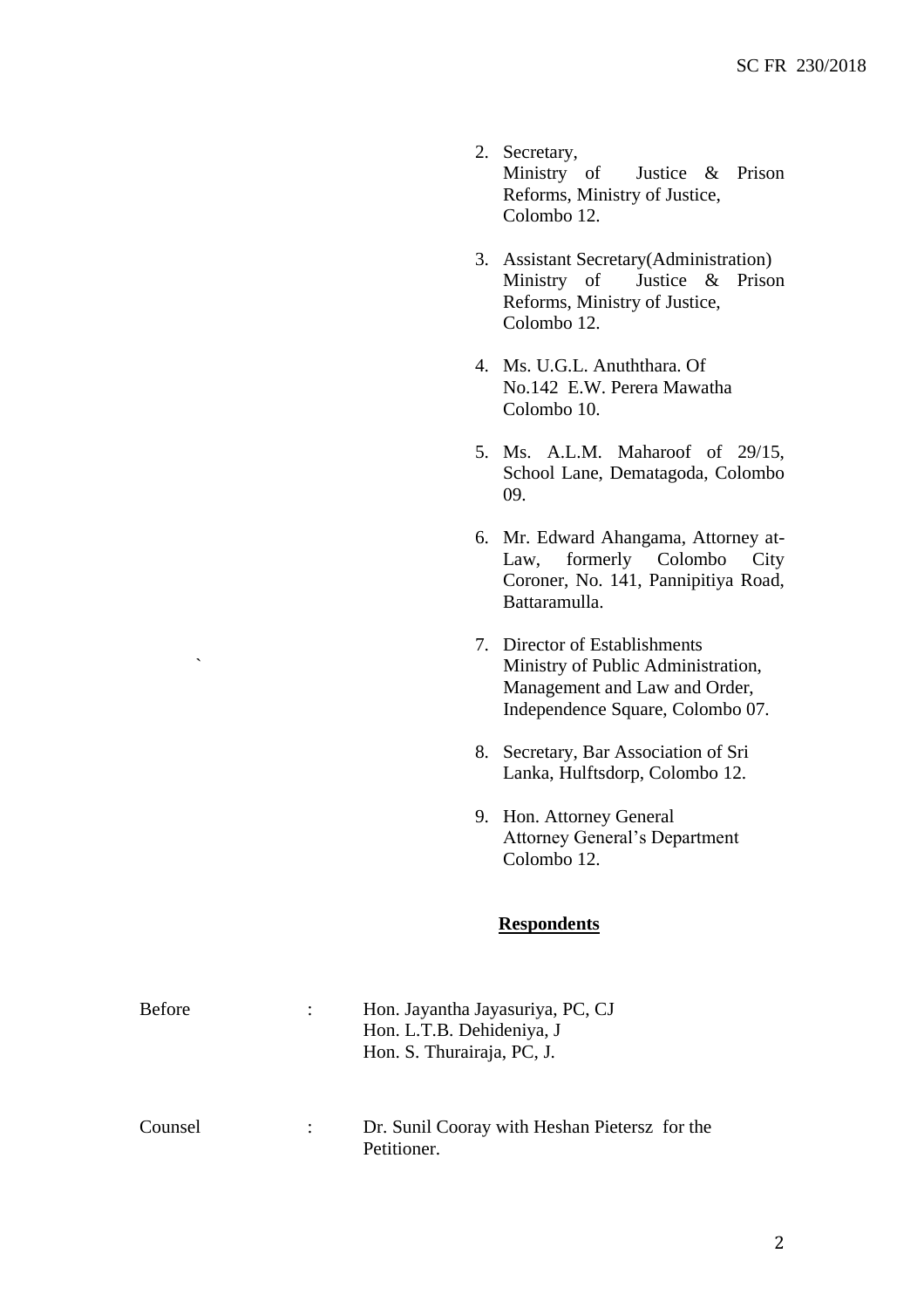|            | Suren Gnanaraj, SSC for the $1st - 3rd$ , $7th$ and $9th$<br>Respondents.                                                                    |
|------------|----------------------------------------------------------------------------------------------------------------------------------------------|
|            | Nilantha Kumarage instructed by Danuka Lakmal for<br>the $4th$ Respondent.<br>Edward Ahangama for the $6th$ Respondent appears in<br>person. |
|            | Vishwa de Livera Tennakoon instructed by Lanka<br>Dharmasiri for the $8th$ Respondent.                                                       |
| Argued on  | $\therefore$ 10.10.2019 and 10.03.2020                                                                                                       |
| Decided on | 30.09.2020                                                                                                                                   |

# **Jayantha Jayasuriya, PC, CJ**

Two petitioners in this matter invoked the jurisdiction of this Court under Article 126 of the Constitution. They allege that their right to equality guaranteed under Article 12(1) of the Constitution, in common with the other members of the general public of Sri Lanka, had been violated. They contend that they invoke the jurisdiction of this Court in their own interest as well as in the public interest. They further contend that such violation took place due to the wrongful conduct of the  $1<sup>st</sup>$ ,  $2<sup>nd</sup>$  and  $3<sup>rd</sup>$ respondents namely the Minister of Justice, Secretary Ministry of Justice and Assistant Secretary (Administration) Ministry of Justice, respectively. They *inter alia* move the Court to issue an Order quashing the letter produced marked X6, which is signed and counter signed by the Secretary, Ministry of Justice and Assistant Secretary (Administration) Ministry of Justice.

 $X6$  is a letter that is addressed to four recipients. They are the  $1<sup>st</sup>$  and the  $2<sup>nd</sup>$ Petitioners and  $4<sup>th</sup>$  and the  $5<sup>th</sup>$  Respondents. The aforesaid four recipients by X6 have been informed to perform their duties in the capacity of Inquirers in to Sudden Death in the Division of Colombo City. The said letter assigns four days of the week namely Monday, Tuesday, Wednesday and Thursday for the 1<sup>st</sup> Petitioner and 4<sup>th</sup> Respondent.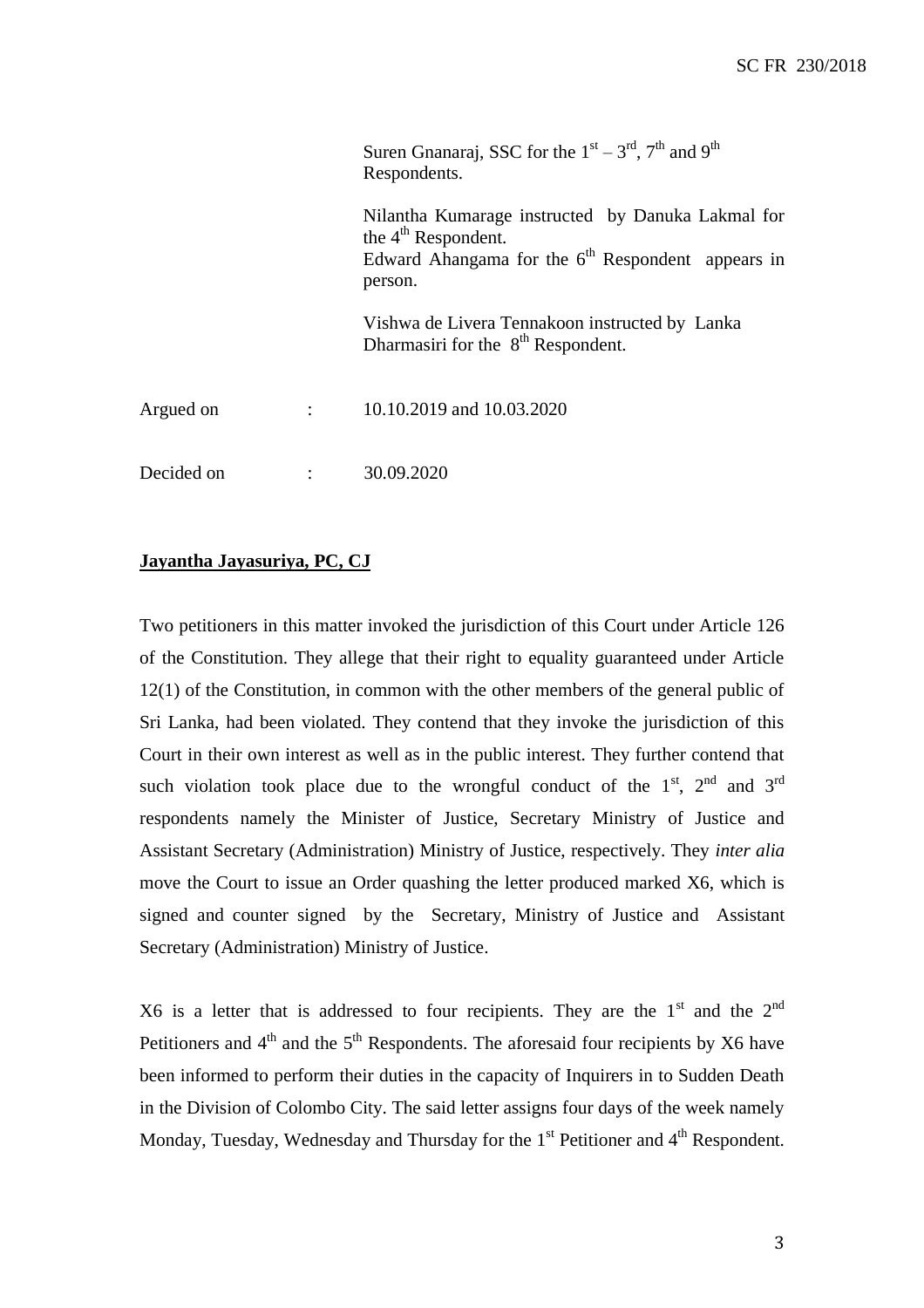The balance three days namely Friday, Saturday and Sunday are assigned to  $2<sup>nd</sup>$ Petitioner and 5<sup>th</sup> Respondent.

Petitioners contend that the  $4<sup>th</sup>$  and the  $5<sup>th</sup>$  respondents are not "competent to function" as Additional Colombo City Coroners". The basis for this contention is that both the 4<sup>th</sup> and 5<sup>th</sup> respondents are not Attorneys-at-Law.

This Court on 08 May 2019, granted leave to proceed on the alleged violation of Article 12(1). Court also has granted interim relief in terms of paragraph (d) of the prayer of the Petition dated 17 July 2018. By this order, the  $4<sup>th</sup>$  and  $5<sup>th</sup>$  respondents had been restrained from functioning as Additional Colombo City Coroners until the final determination of this application.

The Secretary Bar Association who is named the  $8<sup>th</sup>$  Respondent as well as the  $6<sup>th</sup>$ respondent, who is a former Inquirer for the city of Colombo (Colombo City Coroner) associate themselves with the submissions made in support of this application. Furthermore, the  $6<sup>th</sup>$  respondent submits that the Ministry of Justice developed the basic qualifications for the post of Inquirer for the City of Colombo and such qualifications were made equivalent to the basic qualifications required for the post of Magistrate namely, experience as an attorney-at-law for not less than four years. This respondent and the petitioners submit that the document marked X4 is a copy of the approved scheme of recruitment. He contend that the said document marked X4 was sent to the Director of Establishments by the Secretary of Justice along with the letter dated 06 February 1981, which is produced marked X3. X3 letter titled "Approval of a Scheme of Recruitment, Inquirer into Sudden Deaths – Colombo City" has been sent in response to the letter of the Director Establishments dated 21 January 1981, which is produced marked X2 The document marked X4 sets out 6 items. Item no. 3 sets out the educational qualifications - 'an Attorney-at-Law with minimum of four years active practice'. According to X4, this post is a permanent pensionable post with a fixed salary structure.

The petitioners having listed out the powers and functions of an inquirer, claim that they should possess "the ability to read and properly understand documents (including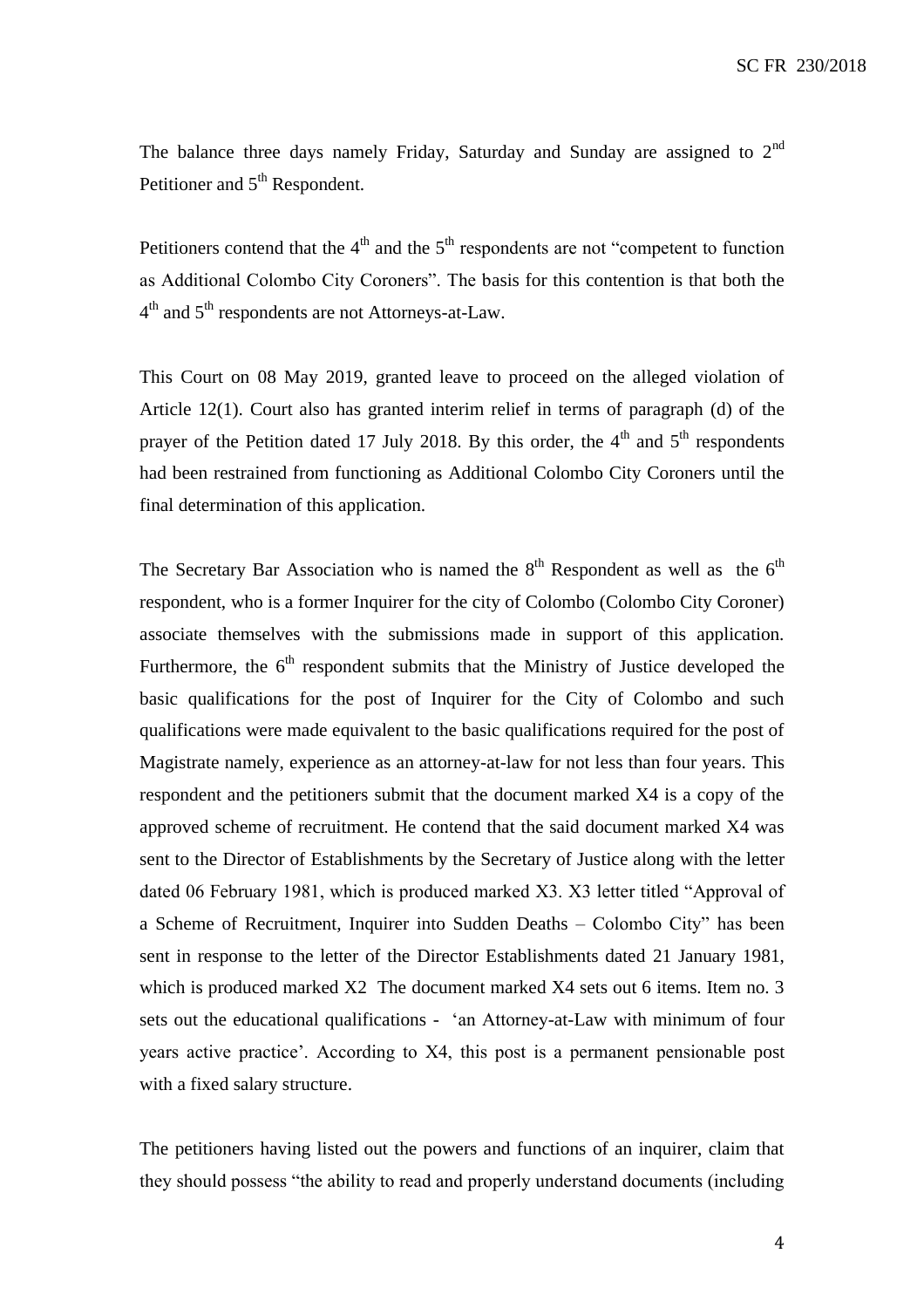SC FR 230/2018

bed-head tickets), the ability to analyze oral and documentary evidence, the ability to act impartially and independently without being succumbed to pressure that might be exerted politicians and leaders of the under world". They further claim that the function of an inquirer into sudden deaths is a *"judicial function"* (emphasis added). The  $6<sup>th</sup>$  Respondent also emphasizes on the importance of the functions and duties of an inquirer. It is in this context the petitioners and the  $6<sup>th</sup>$  Respondent claim that a person functioning as the Inquirer in to sudden deaths – Colombo City who is also called "Colombo City Coroner" should be an Attorney-at-Law. Further, they claim it was the tradition and practice to appoint an Attorney-at-Law to function in the last mentioned post.

However, the  $2<sup>nd</sup>$  respondent; the Secretary, Ministry of Justice, does not support the position taken up by the Petitioners as well as the  $6<sup>th</sup>$  Respondent. The  $2<sup>nd</sup>$  respondent submits that neither the originals of X2, X3 and X4 nor any other letter connected to such correspondence; or any file relating to such documents is available at the Ministry. The  $2<sup>nd</sup>$  respondent further contend that there is no such post available called 'Inquirer in to sudden death – Colombo City' exists and there are no inquirers in to sudden deaths appointed to a permanent pensionable post in the public service. Furthermore, it is submitted that the post of an inquirer into sudden deaths is an honorary position for a fixed period of five years, without any salary attached to it, other than an allowance of rupees five hundred being paid to each inquiry, conducted.

The letter of appointment issued to the first Petitioner is with the heading "appointment as an Inquirer in to sudden deaths – Colombo City" and the letter of appointment issued to the second petitioner is with the title "appointment as a Inquirer in to sudden deaths – Colombo City (Additional)". Both appointments are termed as "permanent inquirer into sudden deaths" and valid for a period of five years ending 01 January 2019 unless cancelled before. Both these appointments were made in November 2014 to be effective from 01 December 2014. These appointments were made in consequent to the recruitment process initiated with the notice published in the Gazette No 1,838 dated 22nd November 2013 by the Secretary, Ministry of Justice  $(X5)$ .

5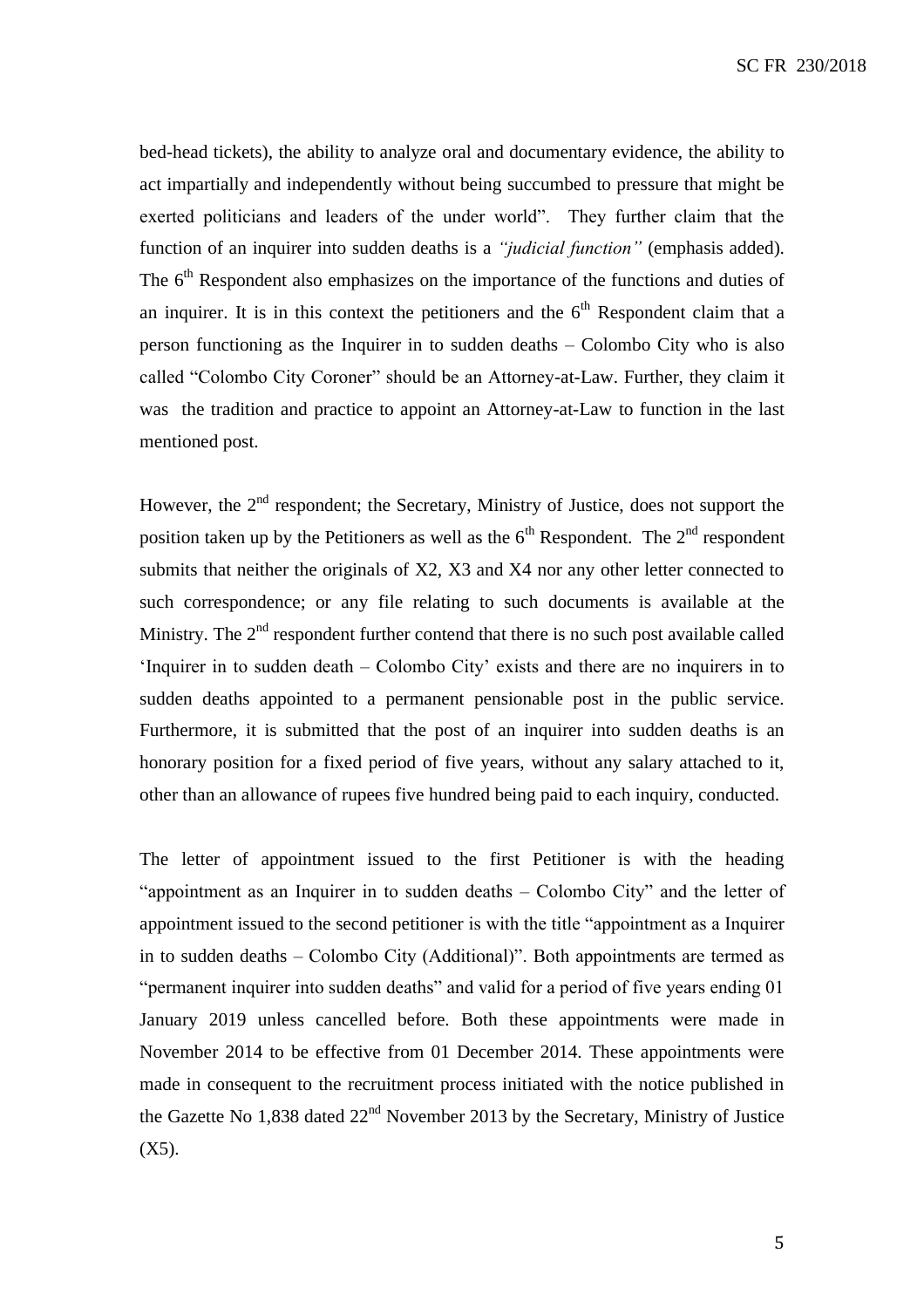The said advertisement calls for applications to appoint Inquirers in to sudden death under section 108 of the Code of Criminal Procedure Act, to fill up the vacancy in the Colombo City limits. According to the said notice the position advertised is not a salaried permanent position in the public service. However, an allowance of rupees five hundred is paid per each inquiry. Furthermore, according to the advertisement, five persons were to be recruited and each one of them should work one day per week. Basic qualifications an applicant should possess include being an attorney-atlaw with a practice of more than four years.

It is pertinent to note that the appointments of both  $4<sup>th</sup>$  and the  $5<sup>th</sup>$  respondents pre dates the appointments of both petitioners. Appointments of the aforesaid two respondents were made in the year 2012 (R2 - 4R3 and R3 - 5R3). Subsequently, their period of service had been extended  $(R2(a) - 4R6$  and  $R3(a) - 5R6$ .

The recruitment process relating to the aforementioned two respondents was initiated with a notice published in the Gazette No 1,705 dated 06 May 2011 (R1 - 4R1 - 5R1). The Secretary Ministry of Justice by the said notice has called for applications to the post of Inquirers in to sudden death to fill up the vacancies in the areas listed in the said notice. Required minimum educational qualifications for the post as advertised was three passes in the G.C.E (Advanced Level) examination, where preference was given to the candidates who had passed the exam in science stream. This advertisement was to fill-up vacancies in several districts. They include Badulla, Colombo, Gampaha, Hambanthota, Kaluthara and Monaragala districts. Under Colombo District, vacancies were advertised in seven divisional secretary divisions and one such division is Colombo and the Inquirer into sudden deaths division identified is – Colombo General Hospital. In addition to above, applications had been called for Inquire in to Sudden Deaths (Muslim) in Colombo, Gampaha and Kaluthara Districts. It is in consequent to this notice the two respondents had applied and appointed to the respective positions.

On an examination of all the material placed before this court by all the parties, the court is unable to conclude that an approved scheme of recruitment for the post of Inquirer into Sudden Deaths (Colombo City) exists. Although the document marked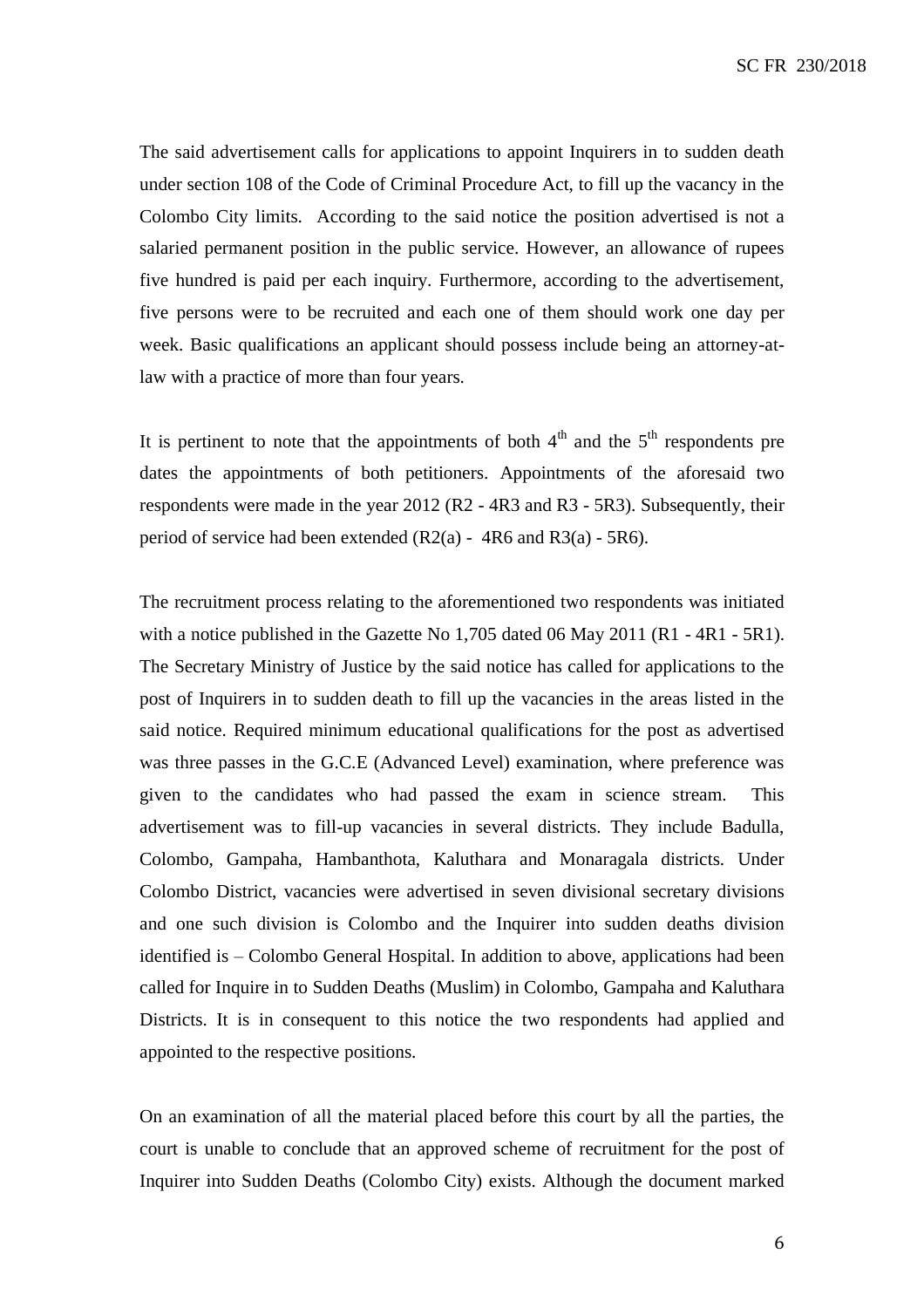X4 is titled "Scheme of Recruitment - Post of Inquirer into Sudden Deaths – Colombo City", the salary structure set out under item 1 and the description provided under item 5 (that it is a permanent pensionable post) do not correspond to the notice published in the Gazette No 1,838 dated  $22<sup>nd</sup>$  November 2013 by the Secretary, Ministry of Justice (X5). In fact, according to the notice in the said gazette, the post advertised is not a permanent position in the public service and with no salary attached but with only an allowance of rupees five hundred per inquiry is paid. These discrepancies between the 'scheme of recruitment' - X4 - and the actual description in the gazette notification -  $X5$  - weighs in favour of the position taken up by the  $2<sup>nd</sup>$ respondent, the secretary of the Ministry of Justice. It is his contention that the minimum qualifications set out in calling for applications to the post of Inquirer into sudden deaths had varied at different stages. In 2001, the required qualification was passing six subjects with four credit passes at the G.C.E (Ordinary Level) Examination (R6). In 2009, 2011 and 2016 the required qualification was three credit passes at the G.C.E (Advanced Level) Examination. However, in 2013, the required qualification had been an attorney-at-law with minimum of four years experience.

It is pertinent to note that while section 108 of the Code of Criminal Procedure Act No 15 of 1979 governs the appointment of Inquirers, rest of the provisions in Chapter XI of the same Code set out their powers and duties relating to investigations. Chapter XXX of the Code, govern the matters relating to Inquests of Death.

The statute does not set out the required qualifications to perform the functions of an Inquirer. The power to make the appointment and to set out the area in which they are to perform their duties is a matter left to the Minister. Therefore, a decision on the necessary minimum qualifications and the geographical area within which duties to be performed by an Inquirer should be based on objective and reasonable criteria. In this regard it is pertinent to note that powers and duties an Inquirer has to perform does not depend on the geographical area in which he has to perform the duties. All persons should be treated equally. Therefore, setting out different criteria based on the area of service per se could lead to unequal treatment unless such differentia is based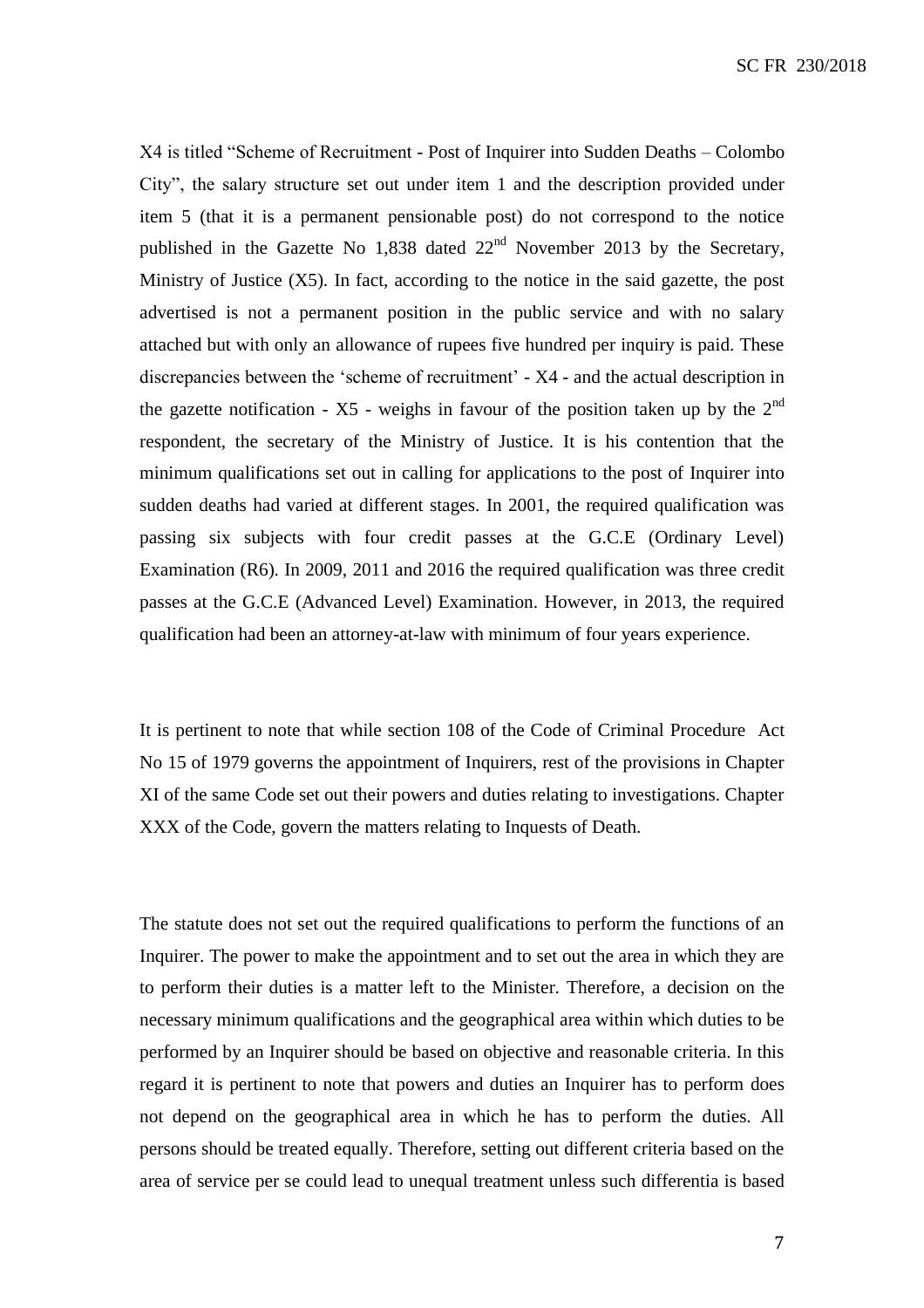on justifiable objective criteria on valid reasons and one such criteria could be the competency in a particular language depending on the area of service. The Supreme Court in fact had accepted that classifications are allowed if they are not arbitrary and founded upon intelligible differentia. **Ananda Dharmadasa and Others v Ariyaratne Hewage and Others** ([2008] 2 SLR 19, **Tuan Ishan Raban and Others v Members of the Police Commission** ([2007] 2 SLR 351. The objective of this requirement is to treat equals equally and not unequally.

However, the material available in these proceedings do not indicate that such criteria exists to make a distinction between the minimum qualifications needed to perform duties of an Inquirer in Colombo City and duties of an Inquirer in any other part of the island. Furthermore, there is no material available to conclude that such classification has been made by administrative or executive action in the year 1981 as claimed by the Petitioners.

Under these circumstances, I see no valid grounds to challenge the appointments of the  $4<sup>th</sup>$  and  $5<sup>th</sup>$  respondents or the subsequent assignment of area of work to them. Both of them had been appointed in the year 2012 based on the advertisement published in the Gazette No 1,705 dated 06 May 2011. They had been attached to the Inquirer in to sudden deaths division named 'Colombo General Hospital'.

In fact the advertisement published in Gazette No 1,627 dated 06 November 2009 (R7) contain similarly named inquirer divisions in other Divisional Secretary Divisions too. 'Bandaragama Government Hospital', 'Rikillagaskada Hospital', 'Panadura General Hospital' and 'Welikanda Hospitals' are Inquirers in to Sudden Deaths Divisions in Bandaragama, Hanguranketha, Panadura and Welikanda; Divisional Secretariat Divisions, respectively.

In the year 2018, both the  $4<sup>th</sup>$  and the  $5<sup>th</sup>$  Respondents had been re-assigned to share work in the Colombo City division along with the two Petitioners. According to the 2<sup>nd</sup> Respondent, prior to such re-assignment of duties, series of meetings had been held with the participation of the Petitioners and  $4<sup>th</sup>$  and  $5<sup>th</sup>$  Respondents with regard to the delays in holding inquests at Colombo National Hospital and the impugned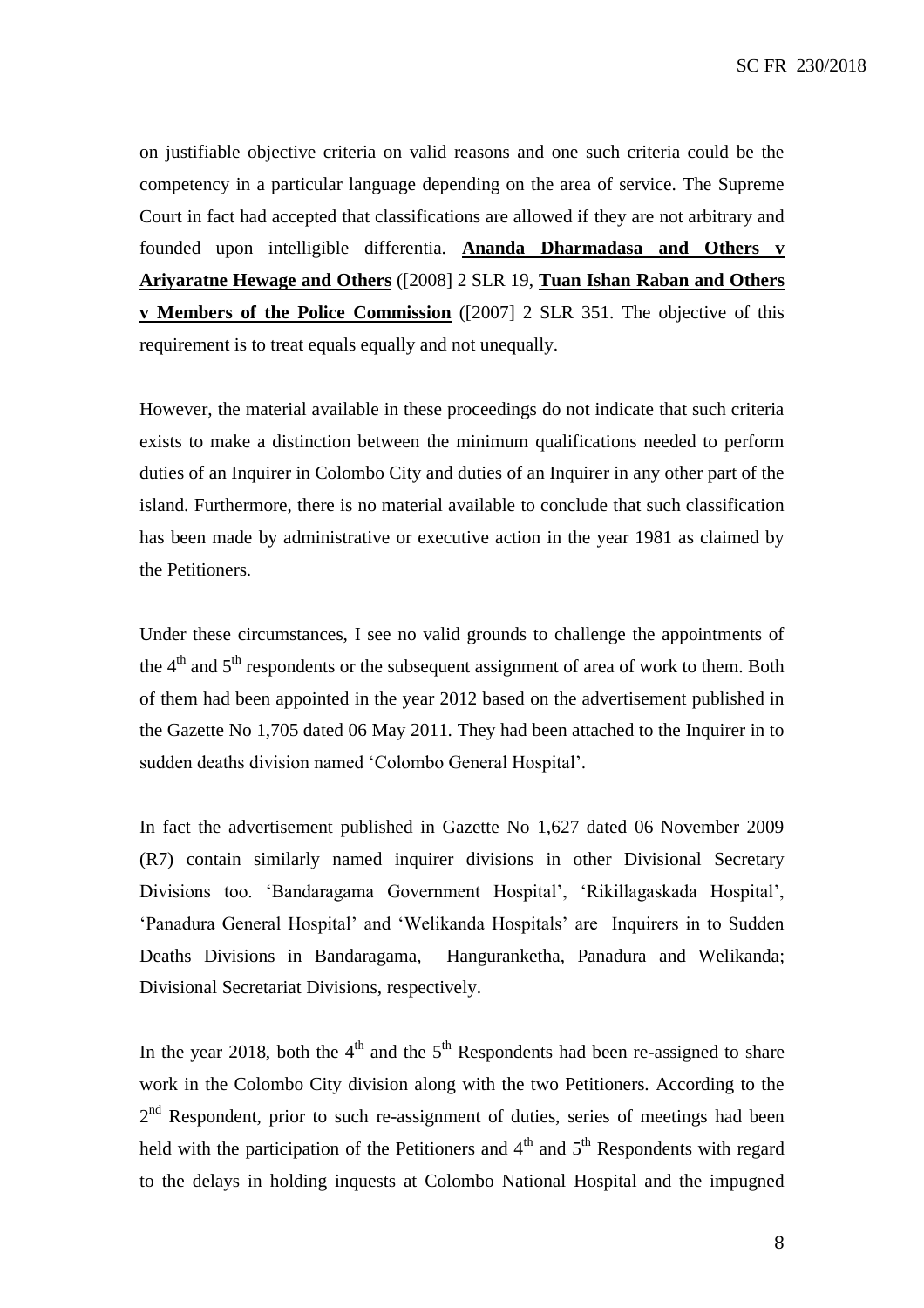reassignment of duties was initiated with the objective of reducing delays by ensuring that the Inquirers are not overburdened. Creating the geographical boundaries for a particular division is a function that would depend on many factors such as the workload and convenience of relevant stakeholders, including the general public. In fact, section 108 of the Code of the Criminal Procedure Act No 15 of 1979, empowers the Minster to appoint any person by name or office to be an inquirer for any area of which the limits are specified in the appointment.

I further observe, that the Petitioners have moved this Court, to lay down guidelines relating to the qualifications necessary for the appointment of the City of Colombo Inquirer in to Sudden Deaths and an Additional City of Colombo Inquirer into Sudden Deaths. However, the material placed before this Court through these proceedings in my view is not sufficient for the Court to embark upon a process of such nature. However, considering the content of the advertisements published calling for applications for the post of Inquirers between the period 2001 to 2016, Court observes that varying levels of education ie G.C.E (Ordinary Level), G.C.E (Advanced Level) and Attorneys-at-Law have been stipulated as minimum qualifications required to be possessed by the applicants. It is prudent and necessary to embark upon a proper study having consulted all stakeholders who have the knowledge, experience, expertise and an interest in this matter and thereafter formulate clear guidelines on the experience and qualifications a person should possess to be appointed an Inquirer, early. Petitioners as well as any other persons who have an interest in this matter including the Bar Association of Sri Lanka could make their representations during such a consultative process. Through such a transparent process a decision may be made whether a classification should be made among the Inquirers depending on the geographical area in which such duties are to be performed, provided such classification can be made on intelligible criteria without acting arbitrarily.

Honourable Attorney-General, who is the  $9<sup>th</sup>$  Respondent in this matter and who represented several Respondents including the first three Respondents is directed to bring these observations to the attention of the  $2<sup>nd</sup>$  and  $3<sup>rd</sup>$  Respondents for necessary action.